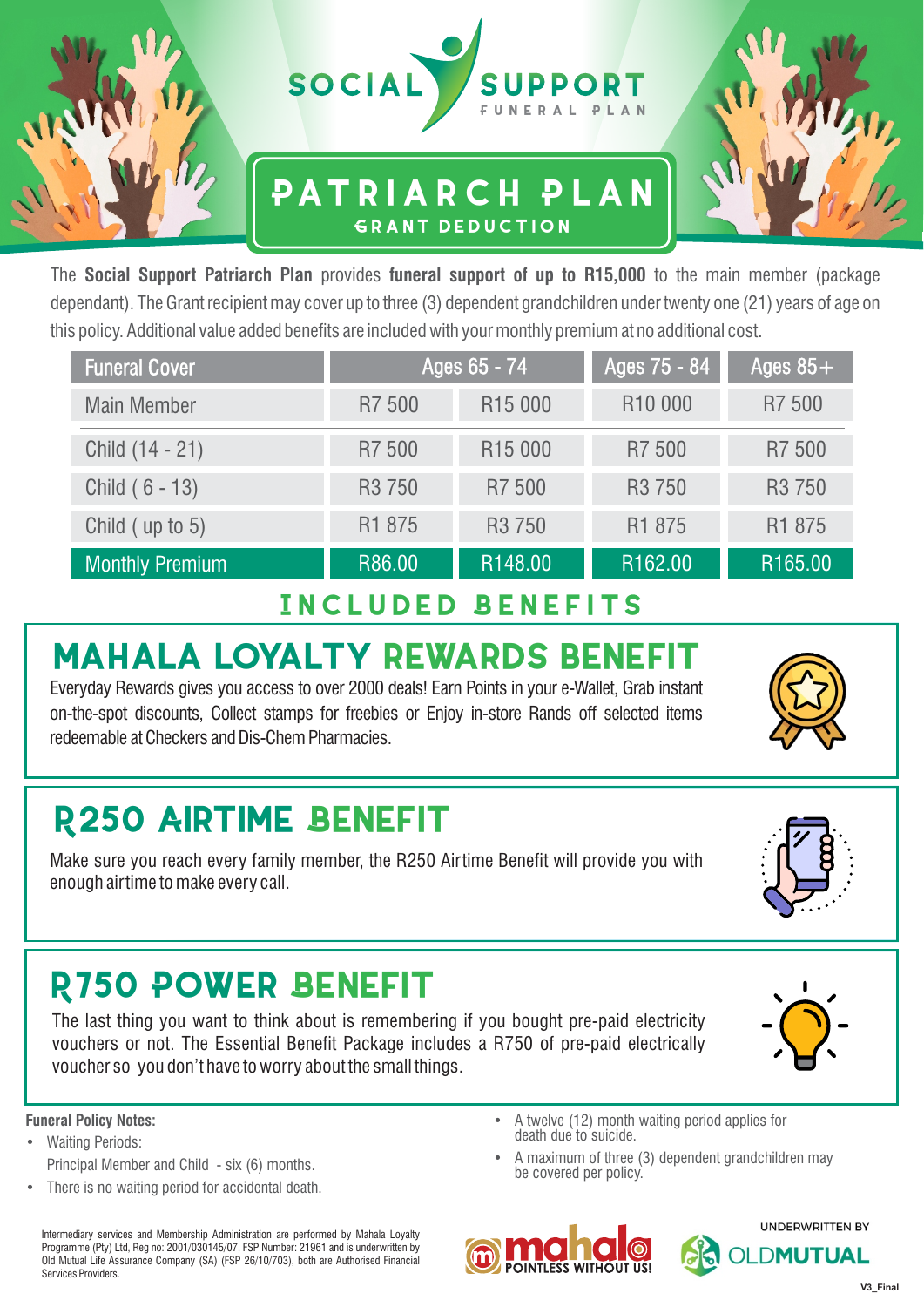



**UNDERWRITTEN BY** 

OLDMUTUAL

#### **Grant deduction**

ଵ

| Participant No.<br>1. PARTICIPANT DETAILS: (AVAILABLE TO RSA RESIDENTS & CITIZENS ONLY)<br>(Office Use Only):                                                                                                                                                                  |                         |              |                                                           |                                                                           |  |                    |                        |              |    |        |     |  |
|--------------------------------------------------------------------------------------------------------------------------------------------------------------------------------------------------------------------------------------------------------------------------------|-------------------------|--------------|-----------------------------------------------------------|---------------------------------------------------------------------------|--|--------------------|------------------------|--------------|----|--------|-----|--|
| ID Number:                                                                                                                                                                                                                                                                     |                         |              |                                                           | Language Preference: English: Afrikaans:<br>Mr<br>Mrs  <br>Miss<br>Title: |  |                    |                        |              |    |        |     |  |
| Surname:                                                                                                                                                                                                                                                                       |                         |              |                                                           | Full Name:                                                                |  |                    |                        |              |    |        |     |  |
| Date of Birth:                                                                                                                                                                                                                                                                 | <b>DAY</b>              | <b>MM</b>    | YY                                                        | Preferred Name:                                                           |  |                    |                        |              |    |        |     |  |
| Email address:                                                                                                                                                                                                                                                                 |                         |              | Province:                                                 |                                                                           |  |                    | Maiden Name:           |              |    |        |     |  |
| Cell Phone:                                                                                                                                                                                                                                                                    |                         | Tel No. (H)  |                                                           |                                                                           |  |                    | Tel No. (W)            |              |    |        |     |  |
| 2. ADDRESS:                                                                                                                                                                                                                                                                    |                         |              |                                                           |                                                                           |  |                    |                        |              |    |        |     |  |
| <b>Residential Address:</b>                                                                                                                                                                                                                                                    | Postal Address:         |              |                                                           |                                                                           |  |                    |                        |              |    |        |     |  |
|                                                                                                                                                                                                                                                                                |                         | Postal Code: |                                                           |                                                                           |  |                    |                        | Postal Code: |    |        |     |  |
| 3. DEPENDENT GRANDCHILDREN UNDER TWENTY ONE (21) YEARS ONLY (AVAILABLE TO RSA RESIDENTS & CITIZENS ONLY)                                                                                                                                                                       |                         |              |                                                           |                                                                           |  |                    |                        |              |    |        |     |  |
| <b>Name &amp; Surname</b>                                                                                                                                                                                                                                                      |                         |              |                                                           |                                                                           |  |                    | <b>ID Number</b>       |              |    | Gender |     |  |
| Child 1                                                                                                                                                                                                                                                                        |                         |              |                                                           |                                                                           |  |                    |                        |              | M  |        | F   |  |
| Child 2                                                                                                                                                                                                                                                                        |                         |              |                                                           |                                                                           |  |                    |                        |              | M  |        | F   |  |
| Child 3                                                                                                                                                                                                                                                                        |                         |              |                                                           |                                                                           |  |                    |                        |              | M  |        | F   |  |
| 4. PLAN SELECTION (TICK PREFERRED OPTION)                                                                                                                                                                                                                                      |                         |              |                                                           |                                                                           |  |                    |                        |              |    |        |     |  |
| <b>Membership Fee:</b>                                                                                                                                                                                                                                                         | Ages 65 - 74:<br>R7 500 |              | Ages 65 - 74:<br>R <sub>15</sub> 000                      | Ages 75 - 84:<br>Ages 85+:<br>R<br>R10 000<br>R7 500                      |  |                    |                        |              |    |        |     |  |
| These cover options are only applicable to certain age categories. Please check that this option is available for your age category before completing this form.                                                                                                               |                         |              | Failure to do so may lead to an unsuccessful application. |                                                                           |  |                    |                        |              |    |        |     |  |
| <b>5. GRANT DEDUCTION STOP ORDER:</b>                                                                                                                                                                                                                                          |                         |              |                                                           | Policy No.                                                                |  |                    |                        |              |    |        |     |  |
| Full Name of Grant Beneficiary:                                                                                                                                                                                                                                                |                         |              |                                                           |                                                                           |  |                    |                        |              |    |        |     |  |
| ID Number of Grant Beneficiary:                                                                                                                                                                                                                                                |                         |              |                                                           |                                                                           |  |                    | <b>Monthly Amount:</b> | $\mathsf{R}$ |    |        |     |  |
| Pay Station:                                                                                                                                                                                                                                                                   |                         |              | <b>Deduction Start Date:</b>                              |                                                                           |  |                    |                        | /20          |    |        |     |  |
| I hereby instruct the South African Social Security Agency to deduct monthly the above premium from my grant and remit to Old Mutual Life Assurance Company South Africa (Ltd)<br>FSP 703.                                                                                     |                         |              |                                                           |                                                                           |  |                    |                        |              |    |        |     |  |
| I understand that SASSA does not market or endorse any financial products, and I confirm that I have entered into this agreement for a funeral policy of my own free will. SASSA will<br>only deduct the premium after I have given express authorization for this to be done. |                         |              |                                                           |                                                                           |  |                    |                        |              |    |        |     |  |
| Stop order payment authorisation                                                                                                                                                                                                                                               |                         |              |                                                           |                                                                           |  |                    |                        |              |    |        |     |  |
|                                                                                                                                                                                                                                                                                |                         |              |                                                           |                                                                           |  |                    |                        |              |    |        |     |  |
|                                                                                                                                                                                                                                                                                |                         |              |                                                           |                                                                           |  |                    |                        |              |    |        |     |  |
|                                                                                                                                                                                                                                                                                |                         |              |                                                           |                                                                           |  |                    |                        |              |    |        |     |  |
| Name of Grant Beneficiary:<br>Signature / Finger print of Grant Beneficiary:                                                                                                                                                                                                   |                         |              |                                                           | Date:                                                                     |  |                    |                        |              |    |        |     |  |
| Name of<br>Advisor:                                                                                                                                                                                                                                                            |                         | ID No.       | Advisor                                                   |                                                                           |  |                    |                        |              |    |        |     |  |
| Advisor<br>Contact No.                                                                                                                                                                                                                                                         |                         | Date:        |                                                           |                                                                           |  | Advisor Siganature |                        |              |    |        |     |  |
| (To whom the benefits are paid in the event of the death of the Main Participant)<br><b>6. NOMINATED BENEFICIARY:</b>                                                                                                                                                          |                         |              |                                                           |                                                                           |  |                    |                        |              |    |        |     |  |
| Full Name:                                                                                                                                                                                                                                                                     |                         |              |                                                           | Surname:                                                                  |  |                    |                        |              |    |        |     |  |
| <b>ID Number:</b>                                                                                                                                                                                                                                                              |                         |              | Relationship:                                             |                                                                           |  |                    | Date of Birth:         | <b>DAY</b>   | MM |        | YY. |  |
| (Please indicate which service provider you would like)<br>7. VALUE ADDED BENEFITS BENEFICIARY:                                                                                                                                                                                |                         |              |                                                           |                                                                           |  |                    |                        |              |    |        |     |  |
| Mahala (for the benefits to be provided to your beneficiary)<br>Beneficiary to decide at claim stage                                                                                                                                                                           |                         |              |                                                           |                                                                           |  |                    |                        |              |    |        |     |  |

Intermediary services and Membership Administration are performed by Mahala Loyalty Programme (Pty) Ltd, Reg no: 2001/030145/07, FSP Number: 21961 and is underwritten by Old Mutual Life Assurance Company (SA) (FSP 26/10/703), both are Authorised Financial Services Providers.